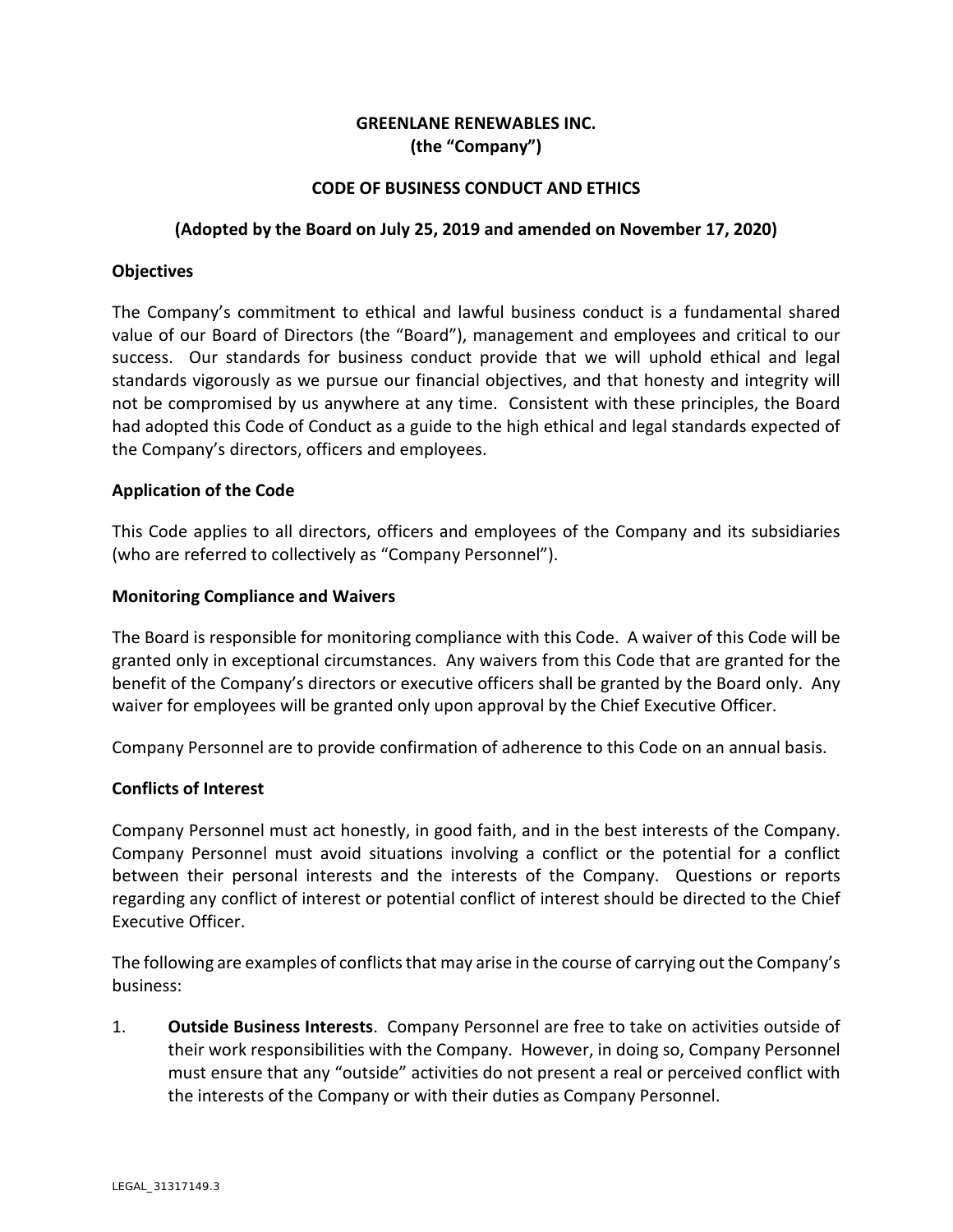- 2. **Outside Directorships.** With the approval of the Chair of the Board, Company Personnel are free to take on outside directorships. Company Personnel must be aware of any potential for conflicts with the interests of the Company.
- 3. **Financial Interests in Suppliers, Contractors or Competitors.** Any proposed affiliation between Company Personnel and any entity that has a relationship with the Company is subject to review by the Board.
- 4. **Personal Loan or Guarantee from the Company.** Unless approved by the Chair of the Human Resources and Compensation Committee, Company Personnel should not accept, whether directly or indirectly, any personal loan or guarantee of obligations from the Company. It is expected that the Chair of the Human Resources and Compensation Committee will ordinarily approve loans or guarantee of obligations from the Company in connection with such matters as the relocation of Company Personnel at the request of the Company.
- 5. **Giving and Receiving Gifts.** Company Personnel are prohibited from soliciting or receiving any gift, loan, reward or benefit from a supplier or customer in exchange for any decision, act or omission by any Company Personnel in the course of carrying out their functions. Similarly, Company Personnel should not try to influence the decisions of a supplier or customer by giving gifts. Anyone receiving any such gift, loan, reward or benefit must report the same to the Chief Executive Officer. The giving and receiving of modest gifts or entertainment as a part of normal business courtesy and hospitality is permitted. However, the use of expense accounts to deviate from any policy described herein is strictly forbidden.

## **Protection and Proper Use of Corporate Assets and Opportunities**

All Company Personnel must handle the physical and intellectual assets of the Company with integrity and with due regard to the interests of all of the Company's stakeholders. Company Personnel cannot appropriate a corporate opportunity or corporate property for their own personal benefit.

Company Personnel must have authorization to enter into business transactions on behalf of the Company. All corporate transactions must be accounted for in the Company's books. Records must not be manipulated or destroyed for the purpose of impeding or obstructing any investigation undertaken by the Company or a governmental body.

No action shall be taken to fraudulently influence or mislead anyone engaged in the performance of an audit of the Company's financial statements.

Theft, carelessness and waste have a direct impact on the Company's profitability. Any suspected incident of fraud or theft should be immediately reported to any member of management, including the Chief Executive Officer. The Company's assets should be used for legitimate business purposes.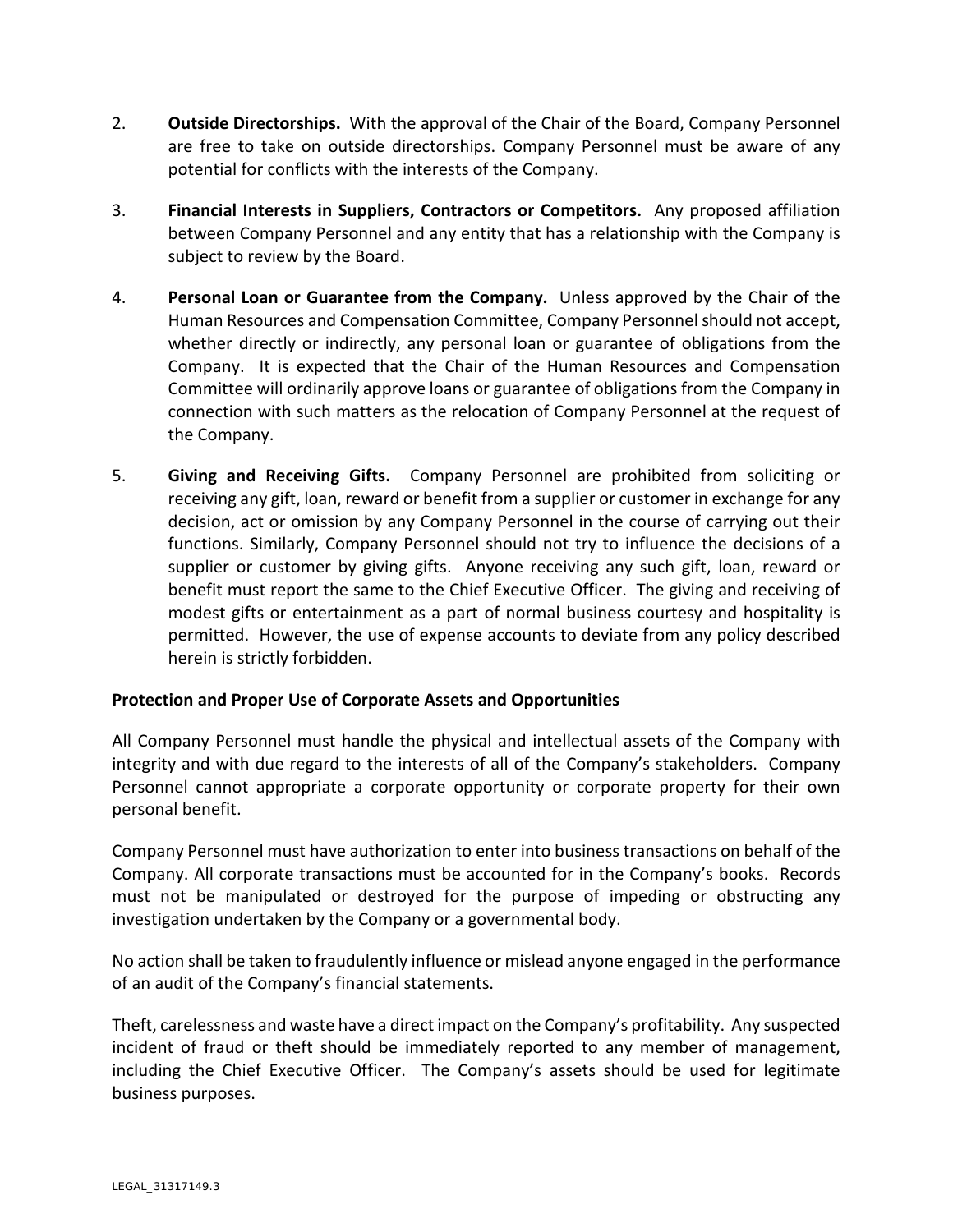Email and Internet systems are provided primarily for business use. Personal use of these resources should be kept to a minimum. As email may not be entirely secure, Company Personnel must exercise caution and etiquette when sending email correspondence.

## **Confidentiality of Corporate Information**

Confidential information is any information that is not known to the general public and includes business research, market plans, strategic objectives, unpublished financial information, customer, supplier and personnel lists and all intellectual property, including trade secrets, software, trademarks, copyrights and patents. Confidential information may not be given or released without proper authority and appropriate protection to anyone not employed by the Company or to Company Personnel who have no need for such information.

Company Personnel are prohibited from trading or encouraging others to trade in the securities of the Company where the person trading is in possession of material non-public information. Company Personnel are to refer to and follow the Company's Securities Trading and Reporting Guidelines.

#### **Fair Dealing**

Company Personnel shall not obtain or use information or trade secrets from any other company. Company Personnel shall not undertake any activities that could reasonably be expected to result in an unreasonable restraint of trade, unfair trade practice or any other anticompetitive behaviour in violation of any law. However, in the normal course of business, it is not unusual for Company Personnel to acquire information about other organizations. In doing so, Company Personnel must not use illegal means to acquire a competitor's trade secrets or other confidential information. Any Company Personnel who work in an area that requires frequent contacts with competitors, customers or suppliers should be particularly sensitive to the requirements of competition laws.

The Company undertakes to deal fairly with all Company Personnel. There is a "no tolerance" policy in place for any form of discrimination or harassment against Company Personnel with respect to race, religion, age, gender, martial and family status, sexual orientation, ethnic or national origin or disability or any other grounds enumerated in applicable human rights legislation.

## **Compliance with Laws, Rules and Regulations**

All Company Personnel must comply with all health and safety laws, regulations and Company policies.

All Company Personnel, in discharging their duties, must comply with the laws of the countries in which the Company and its subsidiaries carry on business. All Company Personnel are charged with the responsibility for acquiring sufficient knowledge of the laws involved in each area relating to their particular duties.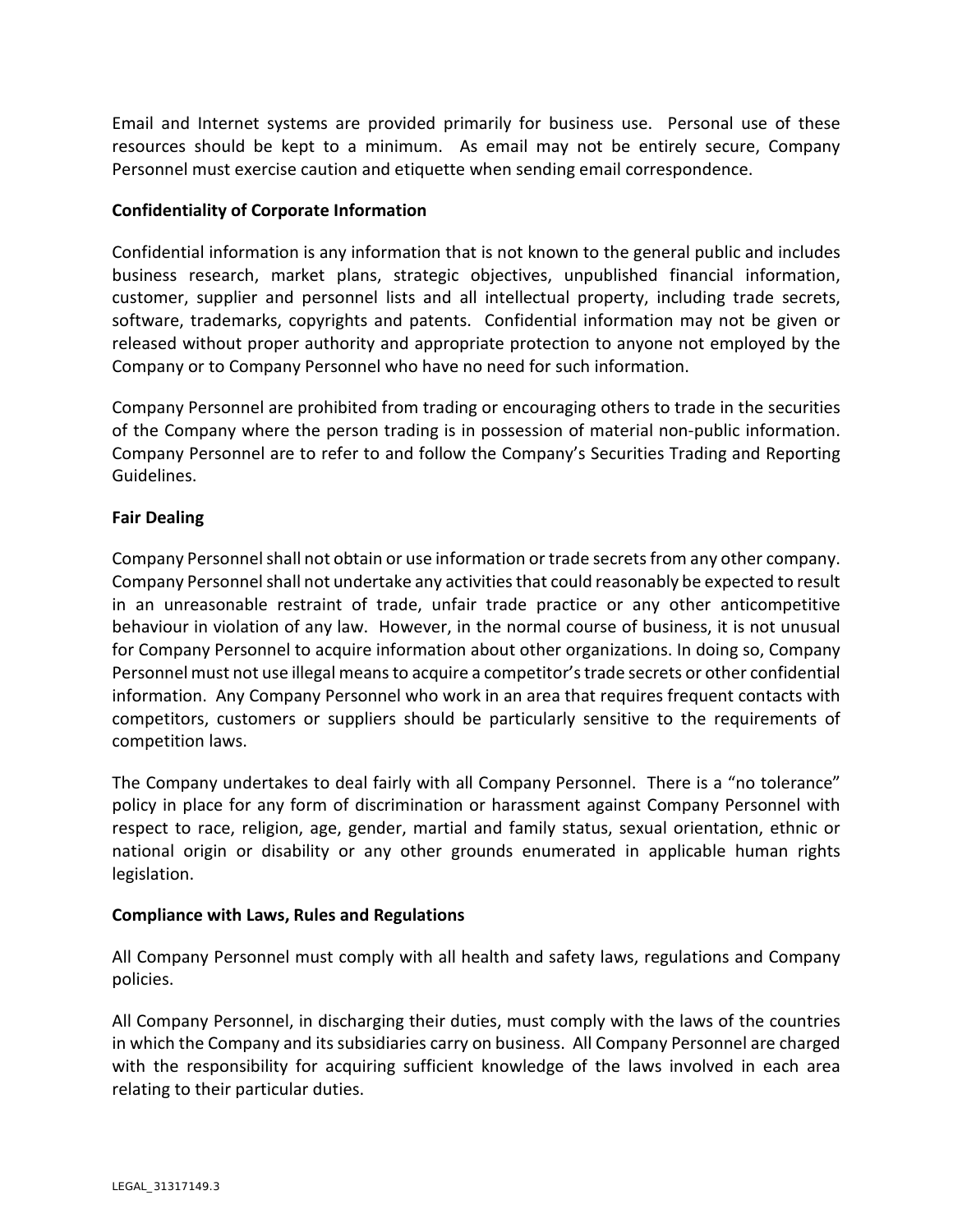Company Personnel are prohibited from making payments or giving gifts to a public official in any country in which the Company and its subsidiaries operate, in order to obtain a business advantage or in violation of applicable anti-corruption legislation. For greater certainty, all Company Personnel must comply with the *Corruption of Foreign Public Officials Act*, which makes it an offence to: (1) directly or indirectly give, offer or agree to give or offer any form of advantage or benefit to a foreign public official to obtain an advantage in the course of business; or (2) engage in certain accounting practices where those practices are employed for the purpose of bribing a foreign public official or concealing a bribe.

## **Reporting of any Illegal or Unethical Behaviour**

Company Personnel are each responsible for being aware of, understanding and complying with this Code when making business decisions. Company Personnel must promptly report any problems or concerns and any actual or potential violation of this Code. To do otherwise, will be viewed as condoning a violation of this Code.

Any submission made by an employee of the Company regarding an actual or potential misconduct will be treated on a confidential basis. The employee's identity will be treated anonymously and confidentially, unless specifically permitted to be disclosed by the employee or unless required by law. Anonymous or confidential submissions will only be disclosed to those persons who have a need to know in order to properly carry out an investigation of the actual or potential misconduct.

Any employee who in good faith reports an actual or potential misconduct will be protected from threats of retaliation, discharge or other types of sanctions.

No employee will be penalized for inquiring, in good faith, about apparent actual or potential misconduct or for obtaining guidance on how to handle suspected misconduct. Further, the Company will not allow retaliation for reports made in good faith.

Company Personnel should first raise a complaint or concern with his or her supervisor. If that is not possible for some reason or if this does not resolve the matter, Company Personnel must take the matter up the chain of management within the Company. Ultimately, unresolved complaints and concerns should be referred to the Company Secretary, who will treat all disclosures in confidence and will involve only those individuals who need to be involved in order to conduct an investigation. Any complaint regarding accounting, internal accounting or auditing matters or a concern regarding questionable accounting or auditing matters should be referred to the Chair of the Audit Committee.

Refer to 'Whistleblower Procedures' in Appendix A for further details on the reporting procedures.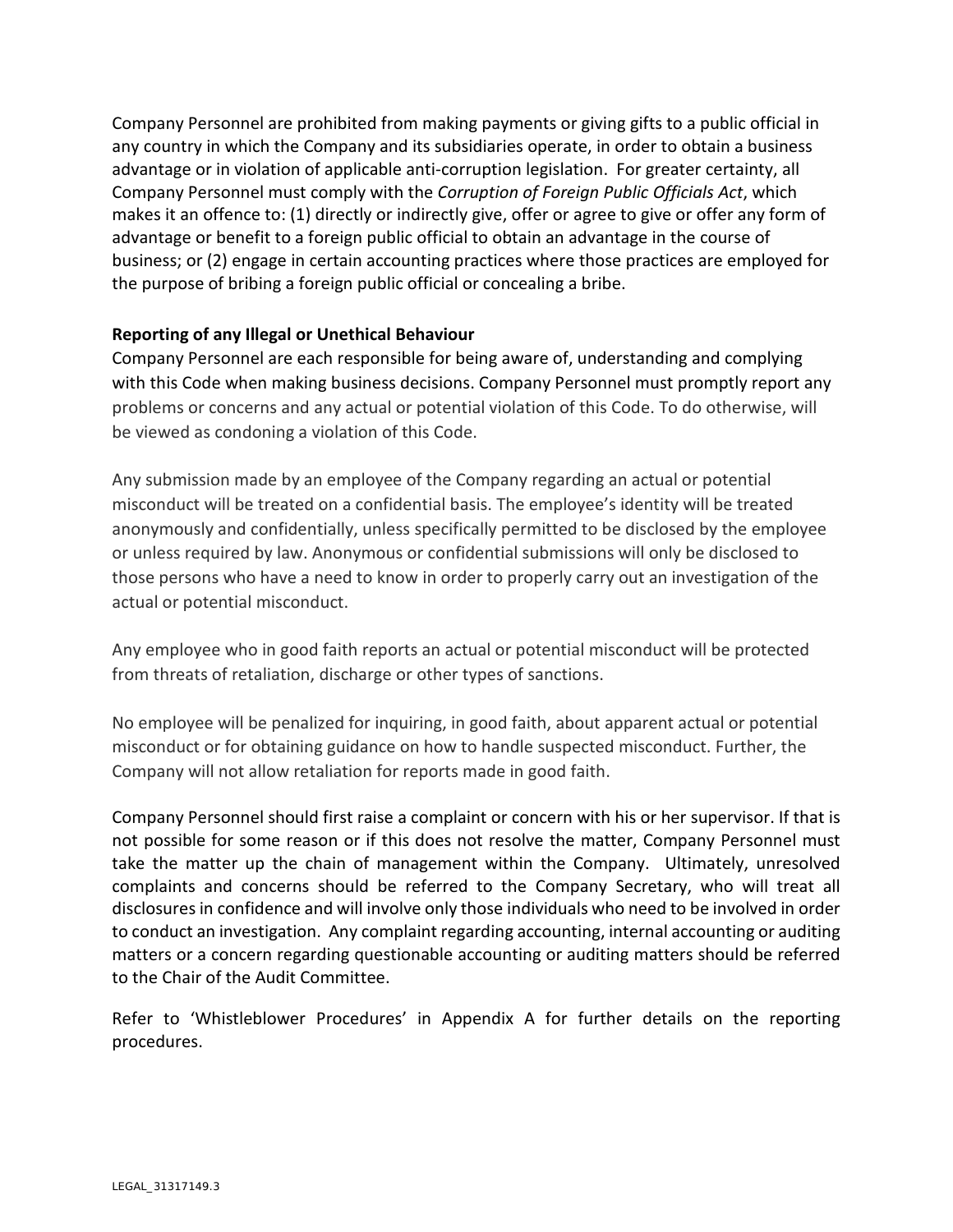## **Consequences of Violating this Code**

Failure to comply with this Code will be considered by the Company to be a very serious matter. Depending on the nature and severity of the violation, disciplinary action may be taken by the Company, including termination. In addition, the Company may make claims for reimbursement of losses or damages and/or the Company may refer the matter to the authorities. Anyone who fails to report a violation upon discovery or otherwise condones the violation of this Code may also be subject to disciplinary action.